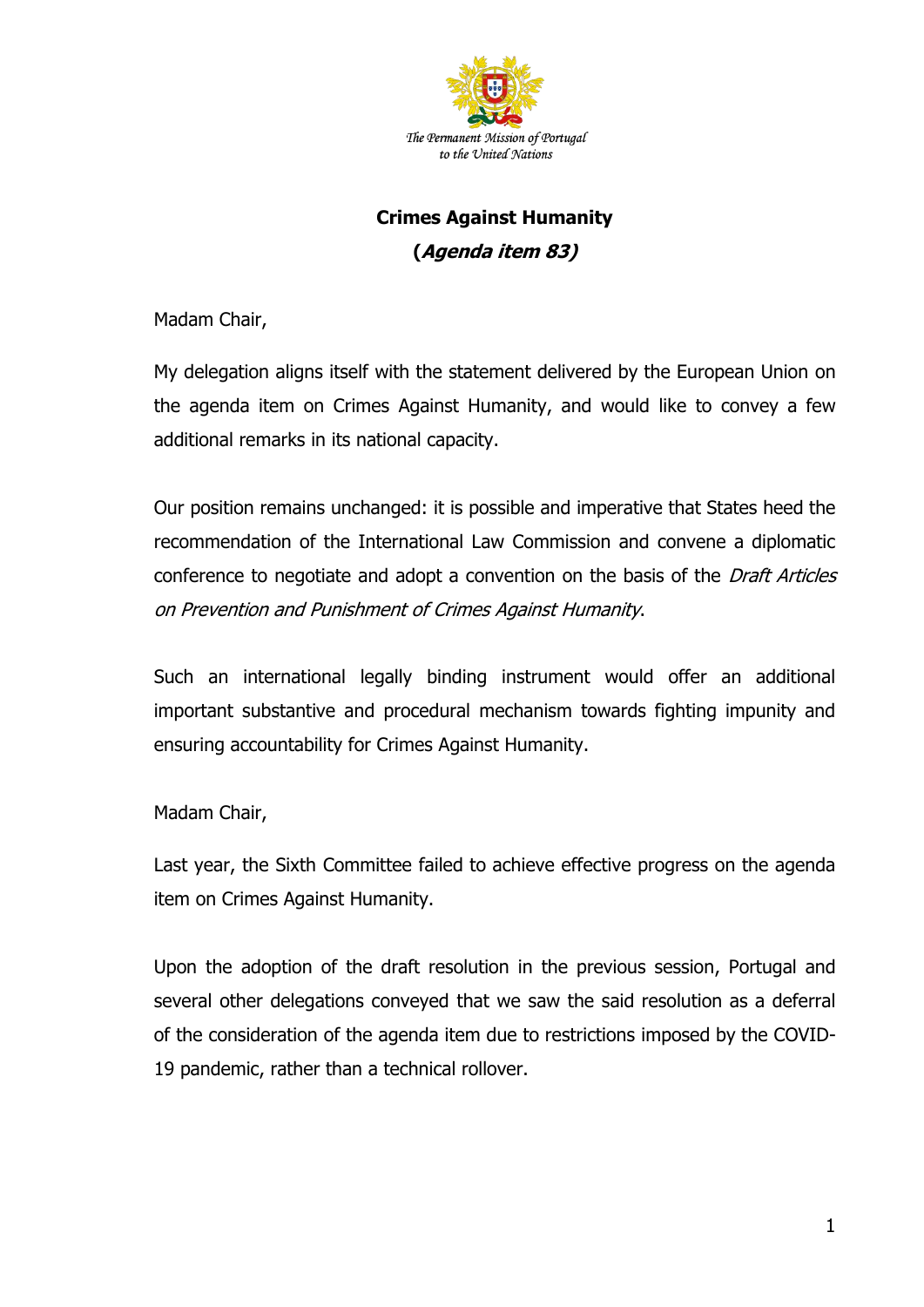

At the present session, and although recognizing that some pandemic-related challenges remain, we strongly believe that the Sixth Committee must fulfil its role and seek to make substantive progress on this agenda item.

Portugal is aware of the differing opinions on the timing and shape of a discussion that could lead towards the elaboration of a convention on the basis of Draft Articles. We are also mindful of the different views expressed on the maturity of the reflection on the Draft Articles in the Sixth Committee, and on the need for more time to iron out divergences.

Those differences must not trap the Sixth Committee in a sterile repetition of arguments leading to a cycle of consideration and postponement of the Draft Articles without concrete action. This Committee cannot remain paralysed. Like it did many times in the past, the Sixth Committee must be willing and able to work through the different views held by its Member States.

In fact, those differences and those arguments should be the very reason for delegations to accept coming together and establishing a structured process, with a clear timeframe and within a concrete framework, to guide the Sixth Committee in a meaningful, forward-looking discussion on this agenda item.

## Madam Chair,

In line with statements in previous sessions, my delegation would also like to recall the Mutual Legal Assistance Initiative.

In this Initiative, the possibility of concluding an international convention to enhance cooperation among States – not only where Crimes Against Humanity are concerned, but also other most serious crimes – is also under consideration.